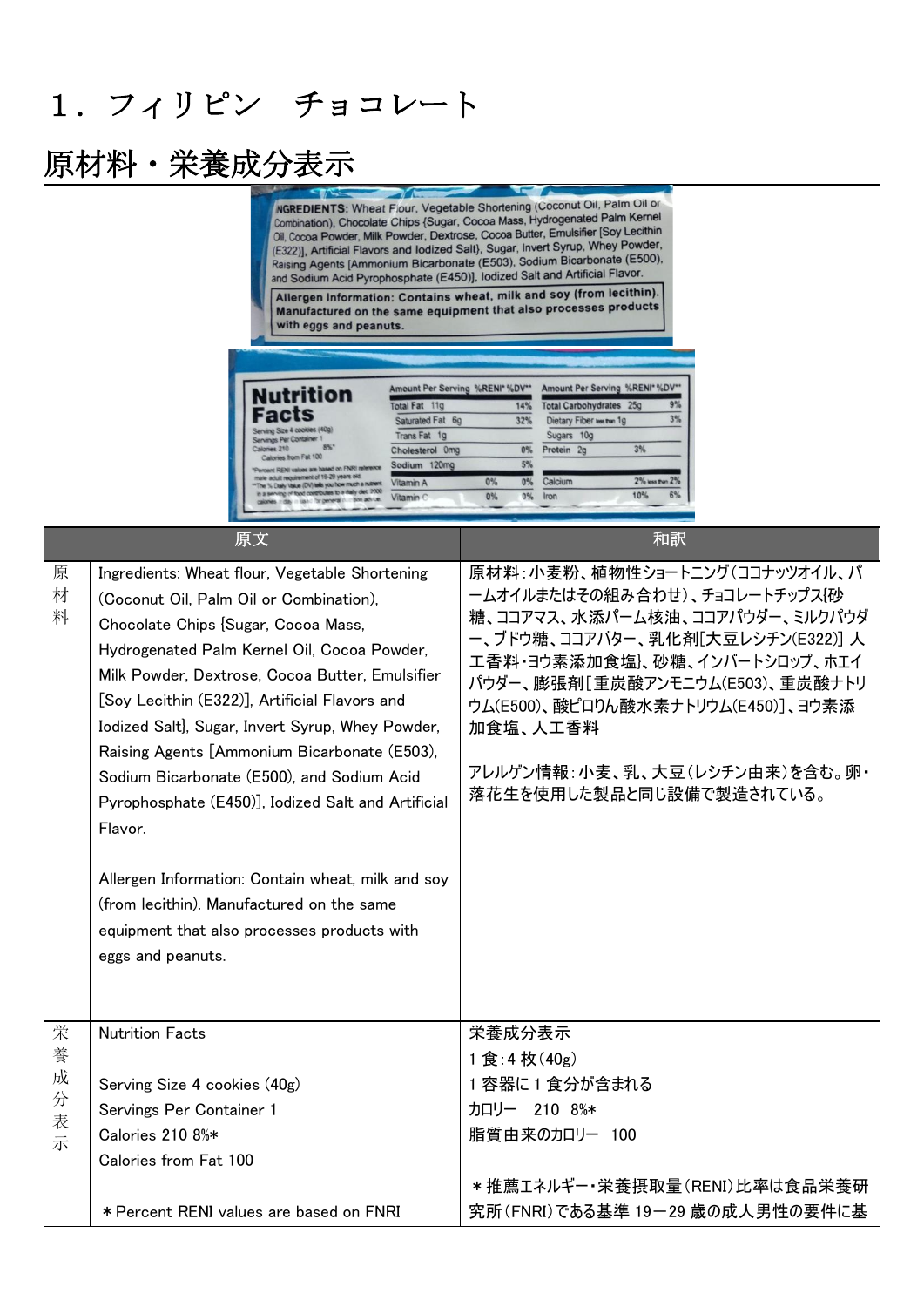|                                                |         | reference male adult requirement of 19-29 years     | づいている。                      |                             |                                   |  |  |  |
|------------------------------------------------|---------|-----------------------------------------------------|-----------------------------|-----------------------------|-----------------------------------|--|--|--|
| old.                                           |         |                                                     | **1日摂取量比率(DV%)は、1食分の食事が1日のど |                             |                                   |  |  |  |
|                                                |         | ** The % Daily Value (DV) tells you how much a      |                             | れだけを割合を占めるのかを示している。一般的な栄養アド |                                   |  |  |  |
| nutrient in a serving of food contributes to a |         |                                                     |                             |                             | バイスとして 1 日 2000 カロリーが目安として使われている。 |  |  |  |
|                                                |         | daily diet. 2000 calories a day is used for general |                             |                             |                                   |  |  |  |
| nutrition advice.                              |         |                                                     | 1 食あたりの量                    | % RENI*                     | %DV**                             |  |  |  |
|                                                |         |                                                     | 脂質総量 11g                    |                             | 14%                               |  |  |  |
| Amount per                                     | % RENI* | %DV**                                               | 飽和脂肪酸 6g                    |                             | 32%                               |  |  |  |
| serving                                        |         |                                                     | 飽和脂肪酸 1g                    |                             |                                   |  |  |  |
| Total Fat 11g                                  |         | 14%                                                 | コレステロール                     |                             | 0%                                |  |  |  |
| Saturated Fat                                  |         | 32%                                                 | 0 <sub>mg</sub>             |                             |                                   |  |  |  |
| 6g                                             |         |                                                     | 食塩相当量                       |                             | 5%                                |  |  |  |
| Trans Fat 1g                                   |         |                                                     | 120 <sub>mg</sub>           |                             |                                   |  |  |  |
| Cholesterol                                    |         | 0%                                                  | ビタミン A                      | 0%                          | 0%                                |  |  |  |
| 0 <sub>mg</sub>                                |         |                                                     | ビタミン C                      | 0%                          | 0%                                |  |  |  |
| Sodium                                         |         | 5%                                                  |                             |                             |                                   |  |  |  |
| 120 <sub>mg</sub>                              |         |                                                     |                             |                             |                                   |  |  |  |
| Vitamin A                                      | 0%      | 0%                                                  | 1 食あたりの量                    | $%$ RENI $*$                | %DV**                             |  |  |  |
| Vitamin C                                      | 0%      | 0%                                                  |                             |                             |                                   |  |  |  |
|                                                |         |                                                     | 炭水化物総量                      |                             | 9%                                |  |  |  |
|                                                |         |                                                     | 25 <sub>g</sub>             |                             |                                   |  |  |  |
| Amount per                                     | % RENI* | %DV**                                               | 食物繊維 1g 以                   |                             | 3%                                |  |  |  |
| serving                                        |         |                                                     | 下                           |                             |                                   |  |  |  |
| Total                                          |         | 9%                                                  | 糖類 10g                      |                             |                                   |  |  |  |
| Carbohydrate                                   |         |                                                     | タンパク質 2g                    | 3%                          |                                   |  |  |  |
| s 25g                                          |         |                                                     | カルシウム                       | 2%                          | 2%以下                              |  |  |  |
| Dietary Fiber                                  |         | 3%                                                  | 鉄分                          | 10%                         | 6%                                |  |  |  |
| less than 1g                                   |         |                                                     |                             |                             |                                   |  |  |  |
| Sugars 10g                                     |         |                                                     |                             |                             |                                   |  |  |  |
| Protein 2g                                     | 3%      |                                                     |                             |                             |                                   |  |  |  |
| Calcium                                        | $2\%$   | less than 2%                                        |                             |                             |                                   |  |  |  |
| Iron                                           | 10%     | 6%                                                  |                             |                             |                                   |  |  |  |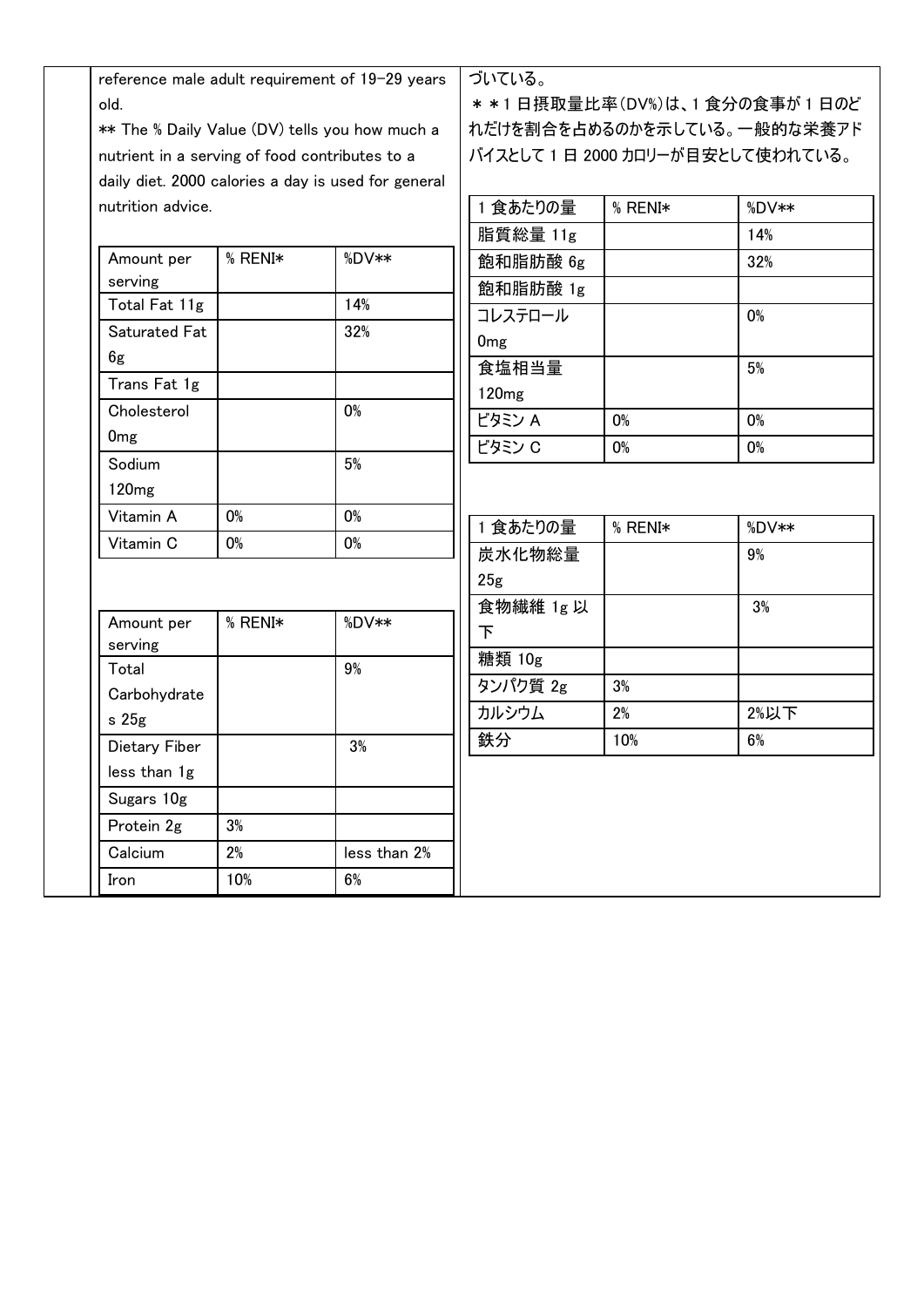# 2.フィリピン クッキー(小麦粉を使ったスナック)

| NET WT. 60 grams<br><b>INGREDIENT DECLARATION:</b><br>CAKE (Wheat Flour, Sugar, Vegetable Oil, Eggs, Water,<br>Glucose Syrup, Cocoa Powder, Glycerine (E422) and<br>Sorbitol (420i) as Humectant, Skimmed Milk Powder, Mono<br>& Diglycerides (E471) as Emulsifying Agent, Sodium Acid<br>Pyrophosphate (E450i) and Sodium Bicarbonate (E500ii) as<br>Leavening Agents, Iodized Salt, Potassium Sorbate (E202)<br>as Preservative, Chocolate and Vanilla as Artificial Flavor,<br>Xanthan Gum (E415) as Stabilizer)<br>CHOCO COATING [Sugar, Hydrogenated Vegetable Fat,<br>Cocoa Powder, Dextrose Powder, Skimmed Milk Powder,<br>Whey Powder, Soya Lecithin (E322) as Emulsifying Agent.<br>Polyglycerol Polyricinoleate (E476) as Emulsifying Agent,<br>Vanillin as Artificial Flavor, Potassium Sorbate (E202) as<br>Preservative]<br>MARSHMALLOW [Glucose Syrup, Water, Gelatin,<br>Hydrolyzed Vegetable Protein, Potassium Sorbate (E202)<br>as Preservative, Artificial Vanilla Flavor]<br><b>CHOCOLATE FILLING [Glucose Syrup, Sugar, Water, Cocoa</b><br>Powder, Skimmed Milk Powder, Sorbitol (E420i) and<br>Glycerine (E422) as Humectant, Vegetable Oil, Modified<br>Starch, Pectin (E440) as Thickener, Natural Chocolate<br>Flavor, Potassium Sorbate (E202) as Preservative, Citric Acid<br>as Acidulant]<br><b>TOPPINGS [Wheat Flour, Sugar, Hydrogenated Vegetable</b><br>Fat, Cocoa Powder, Water, Iodized Salt, Artificial Chocolate<br>Flavor, Potassium Sorbate (E202) as Preservative]<br><b>ALLERGEN INFORMATION:</b><br>Contains Wheat, Eggs, Milk & Soy<br>Made from equipment and/or facility that also processes<br>products containing peanut | <b>Nutrition Facts</b><br>Serving Size 60g<br>No. of Servings Per Container/Pack: 1<br><b>96 RENI*</b><br>Amount/Serving<br><b>Calories (kcal)</b><br>11%<br>270<br>Calories from Fat (kcal)<br>100<br><b>Total Fat (g)</b><br>11<br>Saturated Fat (q)<br>$\overline{\mathbf{5}}$<br>$\ddot{\mathbf{0}}$<br>Trans Fat (g)<br>Cholesterol (mg)<br>10<br>Sodium (mg)<br>150<br>30%<br><b>Total Carbohydrates (g)</b><br>40<br>Dietary Fiber (g)<br>$\mathbf{I}$<br>4%<br>Sugars (g)<br>28<br><b>Total Protein (g)</b><br>$\overline{\mathbf{3}}$<br>5%<br>Calcium (mg)<br>39.64<br>6%<br>Iron (mg)<br>1.74<br>1596<br>*Percent RENI values are based on 2015 RENI PDRI<br>reference adult requirement of 19-29 years old. |
|---------------------------------------------------------------------------------------------------------------------------------------------------------------------------------------------------------------------------------------------------------------------------------------------------------------------------------------------------------------------------------------------------------------------------------------------------------------------------------------------------------------------------------------------------------------------------------------------------------------------------------------------------------------------------------------------------------------------------------------------------------------------------------------------------------------------------------------------------------------------------------------------------------------------------------------------------------------------------------------------------------------------------------------------------------------------------------------------------------------------------------------------------------------------------------------------------------------------------------------------------------------------------------------------------------------------------------------------------------------------------------------------------------------------------------------------------------------------------------------------------------------------------------------------------------------------------------------------------------------------------------------------------------------------------|-------------------------------------------------------------------------------------------------------------------------------------------------------------------------------------------------------------------------------------------------------------------------------------------------------------------------------------------------------------------------------------------------------------------------------------------------------------------------------------------------------------------------------------------------------------------------------------------------------------------------------------------------------------------------------------------------------------------------|
| $\begin{array}{c} \n 0.11100411\n \end{array}$<br>原文                                                                                                                                                                                                                                                                                                                                                                                                                                                                                                                                                                                                                                                                                                                                                                                                                                                                                                                                                                                                                                                                                                                                                                                                                                                                                                                                                                                                                                                                                                                                                                                                                      | <b>EACTURED FOR</b><br>和訳                                                                                                                                                                                                                                                                                                                                                                                                                                                                                                                                                                                                                                                                                               |
| 原<br>Ingredient Declaration:<br>材<br>CAKE [Wheat Flour, Sugar, Vegetable Oil,<br>料<br>Eggs, Water, Glucose Syrup, Cocoa Powder,<br>Glycerine (E422) and Sorbitol (420i) as<br>Humectant, Skimmed Milk Powder, Mono &<br>Diglycerides (E471) as Emulsifying Agent,<br>Sodium Acid Pyrophosphate (E450i) and<br>Sodium Bicarbonate (E500ii) as Leavening<br>Agents, Iodized Salt, Potassium Sorbate<br>(E202) as Preservative, Chocolate and<br>Vanilla as Artificial Flavor, Xanthan Gum<br>$(E415)$ as Stabilizer]<br>COCO COATING [Sugar, Hydrogenated<br>Vegetable Fat, Cocoa Powder, Dextrose,<br>Powder, Skimmed Milk Powder, Whey<br>Powder, Soy Lecithin (E322) as Emulsifying<br>Agent, Polyglycerol Polyricinoleate (E47) as<br>Emulsifying Agent, vanillin as Artificial Flavor,<br>Potassium Sorbate (E202) as Preservative]                                                                                                                                                                                                                                                                                                                                                                                                                                                                                                                                                                                                                                                                                                                                                                                                                                    | 原材料<br>ケーキ[小麦粉、砂糖、植物油、卵、水、グルコースシロッ<br>プ、ココアパウダー、保湿剤としてグリセリン(E422)およびソ<br>ルビトール(420i)、脱脂粉乳、乳化剤としてモノグリセリドお<br>よびジグリセリド(E471)、膨脹剤として酸ピロリン酸ナトリウ<br>ム(E450i)および炭酸水素ナトリウム(E500ii)、ヨウ素添<br>加食塩、保存料としてソルビン酸カリウム(E202)、人工香<br>料としてチョコレートおよびバニラ、安定剤としてキサンタンガム<br>(E415)]を含有する]<br>ココアコーティング[砂糖、水添植物性脂肪、ココアパウダー、<br>ブドウ糖パウダー、脱脂粉乳、ホエイパウダー、乳化剤として<br>大豆レシチン(E322)、乳化剤としてポリリシノレイン酸ポリグリ<br>セロール(E47)、人工香料としてバニリン、保存料としてソルビ<br>ン酸カリウム(E202)を含有する]<br>マシュマロ[グルコースシロップ、水、ゼラチン、植物タンパク質<br>加水分解物、保存料としてソルビン酸カリウム(E202)、人工<br>バニラフレーバー]                                                                                                                                                                                                     |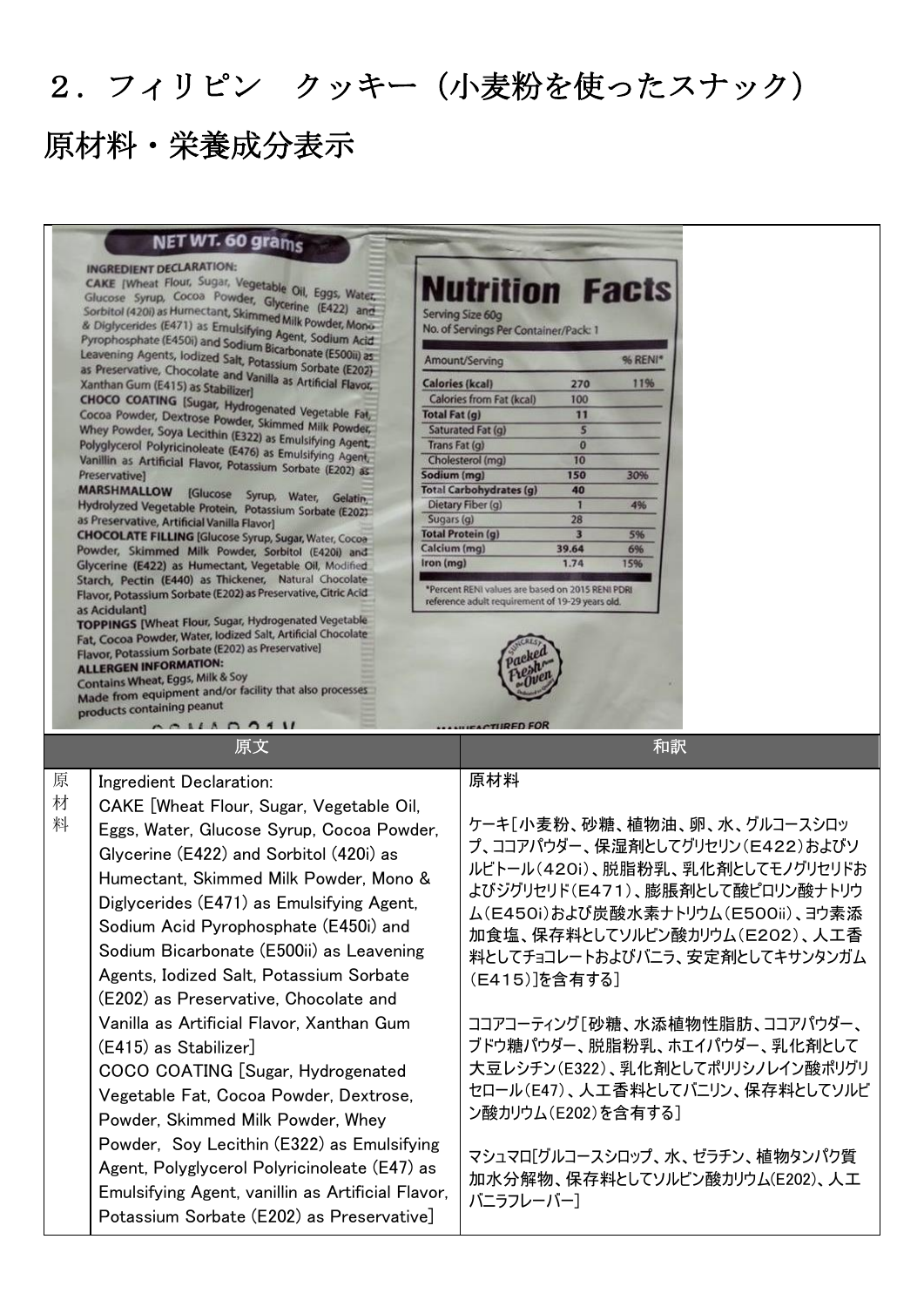|        | MARSHMALLOW [Glucose Syrup, Water,<br>Gelatin, Hydrolyzed Vegetable Protein,<br>Potassium Sorbate (E202) as Preservative,<br>Artificial Vanilla Flavor]<br>CHOCOLATE FILLING [Glucose Syrup,<br>Sugar, Water, Cocoa Powder, Skimmed Milk<br>Powder, Sorbitol (E420i) and Glycerine<br>(E422) as Humectant, Vegetable Oil, Modified<br>Starch, Pectin (E440) as Thickener, Natural<br>Chocolate Flavor, Potassium Sorbate (E202)<br>as Preservative, Citric Acid, as Acidulant]<br><b>TOPPINGS [Wheat Flour, Sugar,</b><br>Hydrogenated Vegetable Fat, Cocoa Powder,<br>Water, Iodized Salt, Artificial Chocolate<br>Flavor, Potassium Sorbate (E202) as<br>Preservative]<br><b>ALLERGEN INFORMATION:</b><br>Contains Wheat, Eggs, Milk & Soy<br>Made from equipment and/or facility that<br>also processes products containing peanut |              |              | チョコレートフィリング [グルコースシロップ、砂糖、水、ココアパ<br>ウダー、脱脂粉乳、保湿剤としてソルビトール(E420i)とグリセ<br>リン(E422)、植物油、加エデンプン、増粘剤としてペクチン<br>(E440)、ナチュラルチョコレートフレーバー、ホア音量としてソル<br>ビン酸カリウム(E202)、酸味料としてクエン酸を含有する]<br>トッピング [小麦粉、砂糖、水添植物性脂肪、ココアパウダ<br>ー、水、ヨウ素添加食塩、人エチョコレートフレーバー、保存<br>料としてソルビン酸カリウム(E202)を含有する]<br>アレルゲン情報:小麦、卵、乳、大豆を含む<br>落花生を含む製品を処理する装置および/または施設で製<br>造されている。 |              |              |
|--------|---------------------------------------------------------------------------------------------------------------------------------------------------------------------------------------------------------------------------------------------------------------------------------------------------------------------------------------------------------------------------------------------------------------------------------------------------------------------------------------------------------------------------------------------------------------------------------------------------------------------------------------------------------------------------------------------------------------------------------------------------------------------------------------------------------------------------------------|--------------|--------------|---------------------------------------------------------------------------------------------------------------------------------------------------------------------------------------------------------------------------------------------------------------------------------------------------------------------------------------------|--------------|--------------|
| 栄      | <b>Nutrition Facts</b>                                                                                                                                                                                                                                                                                                                                                                                                                                                                                                                                                                                                                                                                                                                                                                                                                |              |              | 栄養成分表示                                                                                                                                                                                                                                                                                                                                      |              |              |
| 養      | Serving Size 60g                                                                                                                                                                                                                                                                                                                                                                                                                                                                                                                                                                                                                                                                                                                                                                                                                      |              | 1食分の量: 60g   |                                                                                                                                                                                                                                                                                                                                             |              |              |
| 成      | 1 容器あたり:1 食分<br>No. of Servings per Container/Pack:1                                                                                                                                                                                                                                                                                                                                                                                                                                                                                                                                                                                                                                                                                                                                                                                  |              |              |                                                                                                                                                                                                                                                                                                                                             |              |              |
| 分<br>表 |                                                                                                                                                                                                                                                                                                                                                                                                                                                                                                                                                                                                                                                                                                                                                                                                                                       |              |              |                                                                                                                                                                                                                                                                                                                                             |              |              |
| 示      | Amount/Servi                                                                                                                                                                                                                                                                                                                                                                                                                                                                                                                                                                                                                                                                                                                                                                                                                          |              | $%$ RENI $*$ | 1 食あたりの量                                                                                                                                                                                                                                                                                                                                    |              | $%$ RENI $*$ |
|        | ng                                                                                                                                                                                                                                                                                                                                                                                                                                                                                                                                                                                                                                                                                                                                                                                                                                    |              |              | カロリー (kcal)                                                                                                                                                                                                                                                                                                                                 | 270          | 11%          |
|        | <b>Calories</b>                                                                                                                                                                                                                                                                                                                                                                                                                                                                                                                                                                                                                                                                                                                                                                                                                       | 270          | 11%          | 脂質由来のカロリ                                                                                                                                                                                                                                                                                                                                    | 100          |              |
|        |                                                                                                                                                                                                                                                                                                                                                                                                                                                                                                                                                                                                                                                                                                                                                                                                                                       |              |              |                                                                                                                                                                                                                                                                                                                                             |              |              |
|        | (kcal)                                                                                                                                                                                                                                                                                                                                                                                                                                                                                                                                                                                                                                                                                                                                                                                                                                |              |              | $-$ (kcal)                                                                                                                                                                                                                                                                                                                                  |              |              |
|        | Calories from                                                                                                                                                                                                                                                                                                                                                                                                                                                                                                                                                                                                                                                                                                                                                                                                                         | 100          |              | 脂質総量(g)                                                                                                                                                                                                                                                                                                                                     | 11           |              |
|        | Fat (kcal)                                                                                                                                                                                                                                                                                                                                                                                                                                                                                                                                                                                                                                                                                                                                                                                                                            |              |              | 飽和脂肪酸(g)                                                                                                                                                                                                                                                                                                                                    | 5            |              |
|        | Total Fat (g)                                                                                                                                                                                                                                                                                                                                                                                                                                                                                                                                                                                                                                                                                                                                                                                                                         | 11           |              | トランス脂肪 (g)                                                                                                                                                                                                                                                                                                                                  | $\mathbf 0$  |              |
|        | Saturated Fat                                                                                                                                                                                                                                                                                                                                                                                                                                                                                                                                                                                                                                                                                                                                                                                                                         | 5            |              | コレステロール                                                                                                                                                                                                                                                                                                                                     | 10           |              |
|        | (g)                                                                                                                                                                                                                                                                                                                                                                                                                                                                                                                                                                                                                                                                                                                                                                                                                                   |              |              | (mg)                                                                                                                                                                                                                                                                                                                                        |              |              |
|        | Trans $Fat(g)$                                                                                                                                                                                                                                                                                                                                                                                                                                                                                                                                                                                                                                                                                                                                                                                                                        | $\mathbf 0$  |              | 食塩相当量                                                                                                                                                                                                                                                                                                                                       | 150          | 30%          |
|        |                                                                                                                                                                                                                                                                                                                                                                                                                                                                                                                                                                                                                                                                                                                                                                                                                                       |              |              | (mg)                                                                                                                                                                                                                                                                                                                                        |              |              |
|        | Cholesterol                                                                                                                                                                                                                                                                                                                                                                                                                                                                                                                                                                                                                                                                                                                                                                                                                           | 10           |              | 炭水化物総量                                                                                                                                                                                                                                                                                                                                      | 40           |              |
|        | (mg)                                                                                                                                                                                                                                                                                                                                                                                                                                                                                                                                                                                                                                                                                                                                                                                                                                  |              |              | (g)                                                                                                                                                                                                                                                                                                                                         |              |              |
|        | Sodium (mg)                                                                                                                                                                                                                                                                                                                                                                                                                                                                                                                                                                                                                                                                                                                                                                                                                           | 150          | 30%          | 食物繊維(g)                                                                                                                                                                                                                                                                                                                                     | $\mathbf{1}$ | 4%           |
|        | Total                                                                                                                                                                                                                                                                                                                                                                                                                                                                                                                                                                                                                                                                                                                                                                                                                                 | 40           |              | 糖類(g)                                                                                                                                                                                                                                                                                                                                       | 28           |              |
|        | Carbohydrate                                                                                                                                                                                                                                                                                                                                                                                                                                                                                                                                                                                                                                                                                                                                                                                                                          |              |              | タンパク質総量                                                                                                                                                                                                                                                                                                                                     | $\mathbf{3}$ | 5%           |
|        | s(g)                                                                                                                                                                                                                                                                                                                                                                                                                                                                                                                                                                                                                                                                                                                                                                                                                                  |              |              | (g)                                                                                                                                                                                                                                                                                                                                         |              |              |
|        | Dietary Fiber                                                                                                                                                                                                                                                                                                                                                                                                                                                                                                                                                                                                                                                                                                                                                                                                                         | $\mathbf{1}$ | 4%           | カルシウム (mg)                                                                                                                                                                                                                                                                                                                                  | 39.64        | 6%           |
|        | (g)                                                                                                                                                                                                                                                                                                                                                                                                                                                                                                                                                                                                                                                                                                                                                                                                                                   |              |              | 鉄分 (mg)                                                                                                                                                                                                                                                                                                                                     | 1.74         | 15%          |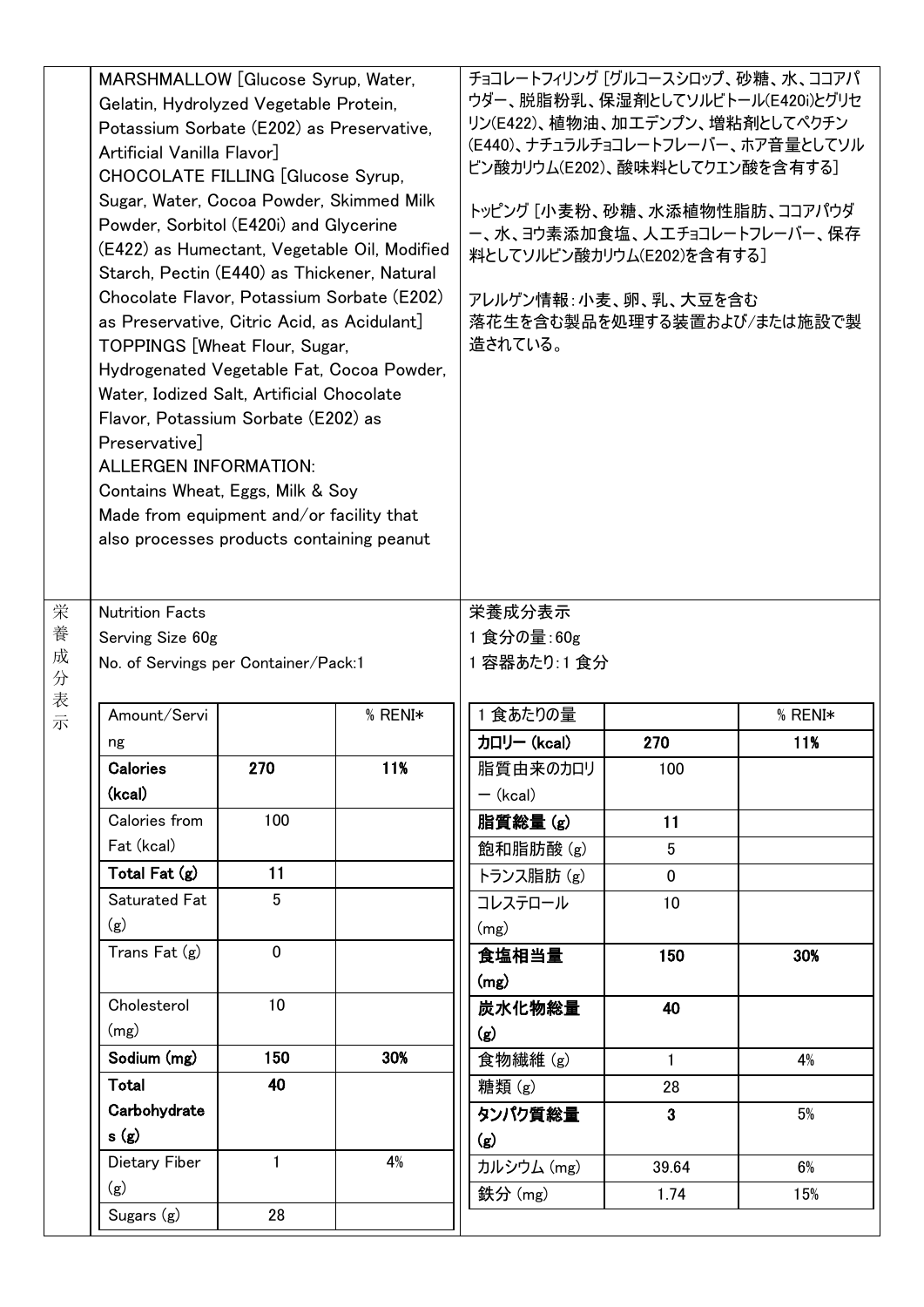| <b>Total Protein</b><br>(g) | 3                                               | 5%  | *推薦エネルギー・栄養摂取比率(RENI)は 2015年 RENI<br>フィリピン食事基準摂取量(PDRI)の基準である 19-29 歳 |
|-----------------------------|-------------------------------------------------|-----|-----------------------------------------------------------------------|
| Calcium (mg)                | 39.64                                           | 6%  | の成人の要件に基づいている。                                                        |
| Iron $(mg)$                 | 1.74                                            | 15% |                                                                       |
|                             |                                                 |     |                                                                       |
|                             | *Percent RENI values are based on 2015 RENI     |     |                                                                       |
|                             | PDRI reference adult requirement of 19-29 years |     |                                                                       |
| old.                        |                                                 |     |                                                                       |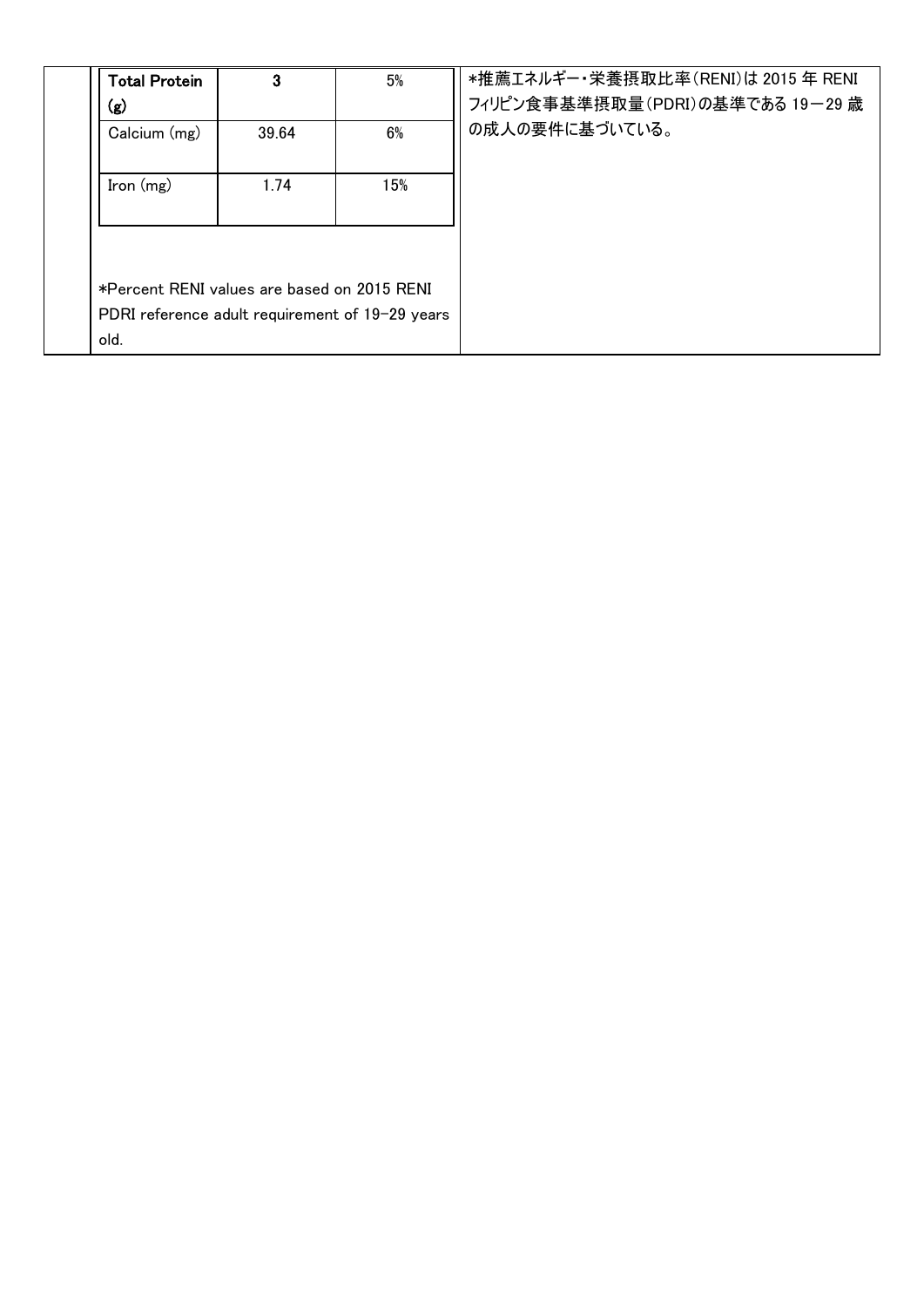### 3.フィリピン ガム

|                            | MADE IN THE PHILIPPINES BY MARS PHILIPPINES INC., MARCOS HIGHWAY, SITIO PUTING BATO, BRGY.<br>INARAWAN, ANTIPOLO CITY. INGREDIENTS: SUGAR, GUM BASE, GLUCOSE SYRUP, FLAVORS.<br>EMULSIFIER SOYBEAN LECITHIN, HUMECTANT GLYCERIN, GLAZING AGENT CARNAUBA WAX,<br>ARTIFICIAL COLORS (TITANIUM DIOXIDE, TARTRAZINE, BRILLIANT BLUE). ANTIOXIDANT BHT.<br>ALLERGEN: CONTAINS SOYBEAN LECITHIN. |                                                                                                                                      |  |  |  |  |  |
|----------------------------|--------------------------------------------------------------------------------------------------------------------------------------------------------------------------------------------------------------------------------------------------------------------------------------------------------------------------------------------------------------------------------------------|--------------------------------------------------------------------------------------------------------------------------------------|--|--|--|--|--|
|                            | 原文                                                                                                                                                                                                                                                                                                                                                                                         | 和訳                                                                                                                                   |  |  |  |  |  |
| 原<br>材<br>料                | Ingredients: Sugar, Gum Base, Glucose Syrup,<br>Flavors, Emulsifier Soybean Lecithin, Humectant<br>Glycerin, Glazing Agent Carnauba Wax, Artificial<br>colors (Titanium Dioxide, Tartrazine, Brilliant<br>Blue), Antioxidant BHT.<br>Allergen: Contains Soybean Lecithin                                                                                                                   | 原材料:砂糖、ガムベース、グルコースシロップ、香料、<br>乳化剤 大豆レシチン、保湿剤 グリセリン、光沢剤 カル<br>ナウバワックス、人工着色料(二酸化チタン、タートラジ<br>ン、ブリリアントブルー)、酸化防止剤 BHT<br>アレルゲン:大豆レシチンを含む |  |  |  |  |  |
| 栄<br>養<br>成<br>分<br>表<br>示 | なし                                                                                                                                                                                                                                                                                                                                                                                         | なし                                                                                                                                   |  |  |  |  |  |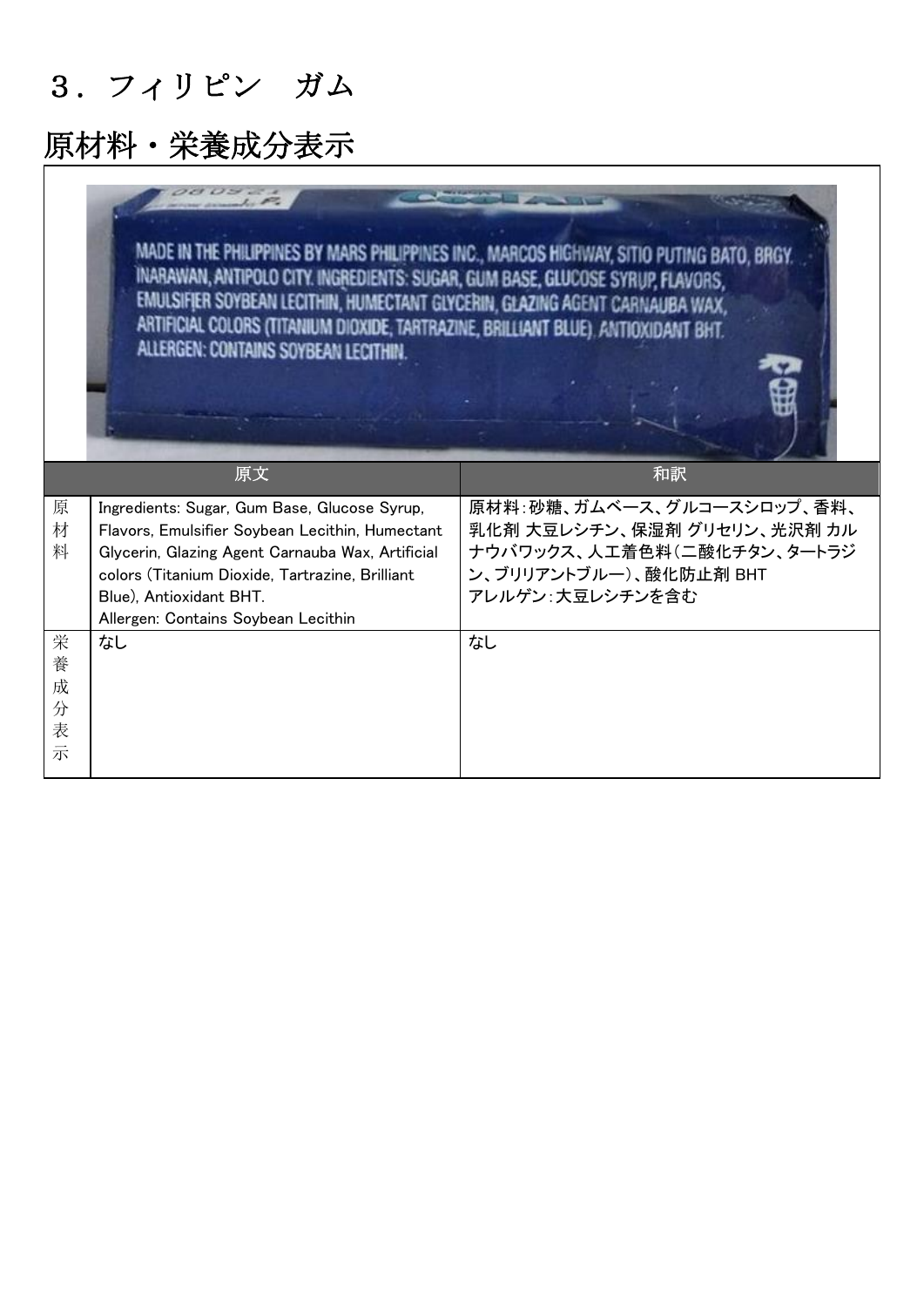#### 4.フィリピン 冷凍・チルド食品

#### 原材料・栄養成分表示

Ingredients: Wheat Flour, Water, Iodized Salt, Giant Squid, Cream Dory, Shrimp, Cabbage, Onion, Leeks, Chives, Glass Noodles, Textured Vegetable Protein, Soy Sauce (Water, Defatted Soybean, High Fructose Corn Syrup, Salt, Spirits, Wheat, Sodium Benzoate: less than 1/10 of 1% as a preservative, Yeast Extract, Sucralose: Expiration date - 2 years), Sugar, MSG (Flavor Enhancer), Beef Powder, Bl. ck

|             |                                                                                                                                                                                                                                                                                                                                                                                                                                                                                            |                                                                                                        | repper, sessine on, similing proth and Fish Broth.  |                                         | Allergen Information: Contains Seafrod, Wheat and So                                                                                                                                                                                             |    |
|-------------|--------------------------------------------------------------------------------------------------------------------------------------------------------------------------------------------------------------------------------------------------------------------------------------------------------------------------------------------------------------------------------------------------------------------------------------------------------------------------------------------|--------------------------------------------------------------------------------------------------------|-----------------------------------------------------|-----------------------------------------|--------------------------------------------------------------------------------------------------------------------------------------------------------------------------------------------------------------------------------------------------|----|
|             |                                                                                                                                                                                                                                                                                                                                                                                                                                                                                            | <b>Nutrition Facts</b><br>Serving Size: 55 g<br>Serving ner packaging: 7                               |                                                     |                                         |                                                                                                                                                                                                                                                  |    |
|             |                                                                                                                                                                                                                                                                                                                                                                                                                                                                                            | Amount   x serving                                                                                     |                                                     |                                         |                                                                                                                                                                                                                                                  |    |
|             |                                                                                                                                                                                                                                                                                                                                                                                                                                                                                            | <b>Calories</b>                                                                                        | Fat<br><b>Carbohydrates</b><br>Protein              | 85                                      | Calories per 55g<br>68                                                                                                                                                                                                                           |    |
|             |                                                                                                                                                                                                                                                                                                                                                                                                                                                                                            |                                                                                                        |                                                     |                                         | % RENI*                                                                                                                                                                                                                                          |    |
|             |                                                                                                                                                                                                                                                                                                                                                                                                                                                                                            | <b>Total Fat</b><br><b>Total Carbohydrates</b><br><b>Calories from Protein</b><br><b>Total Protein</b> | <b>Calories from Fat and Carbohydrates</b>          | 1 <sub>g</sub><br>17 <sub>g</sub><br>2g | 3.4<br>$\overline{\mathbf{3}}$                                                                                                                                                                                                                   |    |
|             |                                                                                                                                                                                                                                                                                                                                                                                                                                                                                            |                                                                                                        | "Based on RENI 2002 (FNRI-DOST) for male ages 19-29 |                                         |                                                                                                                                                                                                                                                  |    |
|             | 原文                                                                                                                                                                                                                                                                                                                                                                                                                                                                                         |                                                                                                        |                                                     |                                         |                                                                                                                                                                                                                                                  | 和訳 |
|             |                                                                                                                                                                                                                                                                                                                                                                                                                                                                                            |                                                                                                        |                                                     |                                         |                                                                                                                                                                                                                                                  |    |
| 原<br>材<br>料 | Ingredients: Wheat Flour, Water, Iodized Salt,<br>giant Squid, Cream Dory, Shrimp, Cabbage,<br>Onion, Leeks, Chives, Glass Noodles, Textured<br>Vegetable Protein, Soy Sauce (Water, Defatted<br>Soybean, High Fructose Corn Syrup, Salt, Spirits,<br>Wheat, Sodium Benzoate: less than 1/10 of 1% as<br>a preservative, yeast Extract, Sucralose:<br>Expiration date - 2 years), Sugar, MSG (Flavor<br>Enhancer), Beef Powder, Black Pepper, Sesame<br>Oil, Shrimp, Broth and Fish Broth. |                                                                                                        | 汁、魚のだし汁                                             |                                         | 原材料:小麦粉、水、ヨウ素添加食塩、ダイオウイカ、ク<br>リームドリー、エビ、キャベツ、玉ねぎ、ネギ、ニラ、春雨、<br>野菜性たんぱく質、醤油(水、脱脂大豆、高果糖コーンシ<br>ロップ、食塩、蒸留酒、小麦、安息香酸ナトリウム:保存<br>料として 1%の 1/10 以下、酵母エキス、スクラロース 賞<br>味期限 2年)、砂糖、グルタミン酸ナトリウム(調味料)、<br>ビーフパウダー、ブラックペッパー、ごま油、えび、だし<br>アレルゲン情報:魚介類、小麦、大豆を含む。 |    |

Allergen Information: Contains Seafood, Wheat and Soy.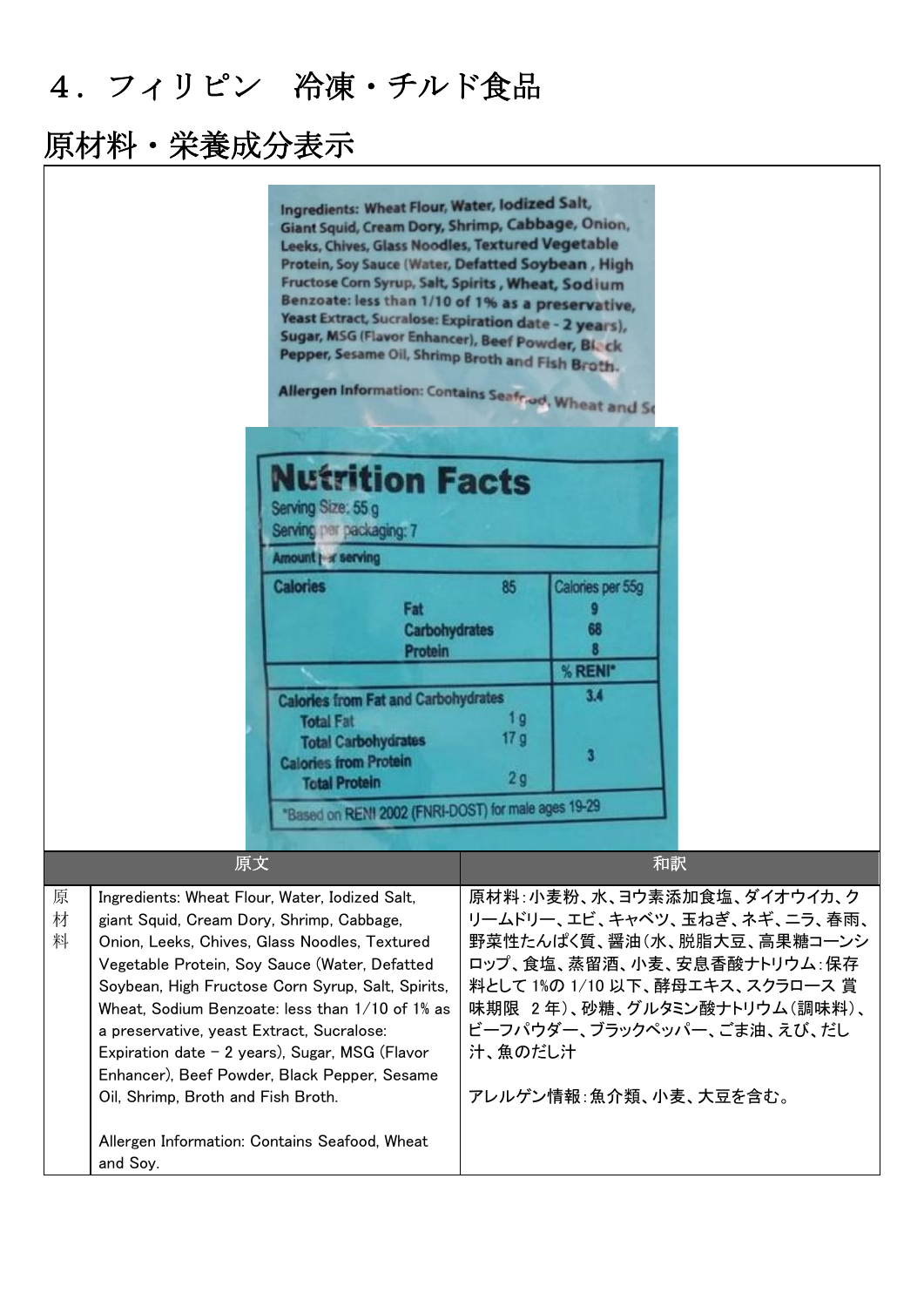| 栄      | <b>Nutrition Facts</b><br>Serving Size: 55g<br>Serving per packaging: 7 |                  | 栄養成分表示<br>1食分の量: 55g         |                 |  |
|--------|-------------------------------------------------------------------------|------------------|------------------------------|-----------------|--|
| 養      |                                                                         |                  |                              |                 |  |
| 成      |                                                                         |                  | 1容器に7食分含まれる                  |                 |  |
| 分<br>表 |                                                                         |                  |                              |                 |  |
| 示      | Amount per serving                                                      |                  | 1食あたりの量                      |                 |  |
|        | Calories 85                                                             | Calories per 55g | カロリー 85                      | 55g あたりのカロリー    |  |
|        | Fat                                                                     | 9                | 脂質                           | 9               |  |
|        |                                                                         | 68               | 炭水化物                         | 68              |  |
|        | Carbohydrates                                                           | 8                | タンパク質                        | 8               |  |
|        | Protein                                                                 |                  |                              |                 |  |
|        |                                                                         |                  |                              | %RENI*          |  |
|        |                                                                         | %RENI*           | 脂質および炭水化物由来                  | 3.4             |  |
|        | Calories from Fat and                                                   | 3.4              | のカロリー                        |                 |  |
|        | Carbohydrates                                                           |                  | 脂質総量                         | 1g              |  |
|        | <b>Total Fat</b>                                                        | 1g               |                              | 17 <sub>g</sub> |  |
|        |                                                                         | 17 <sub>g</sub>  | 炭水化物総量                       |                 |  |
|        | <b>Total Carbohydrates</b>                                              |                  | タンパク質由来のカロリー                 | 3               |  |
|        | <b>Calories from Protein</b>                                            | 3                |                              |                 |  |
|        |                                                                         |                  |                              |                 |  |
|        |                                                                         |                  | タンパク質総量 2g                   |                 |  |
|        | <b>Total Protein</b>                                                    |                  | *19-29 歳の男性成人の食品栄養研究所(FNRI-  |                 |  |
|        | 2g                                                                      |                  | DOST)の2002年推薦エネルギー・栄養摂取(RENI |                 |  |
|        | *Based on RENI 2002 (FNRI-DOST) for male                                |                  | 2002)に基づく。                   |                 |  |
|        | ages 19-29.                                                             |                  |                              |                 |  |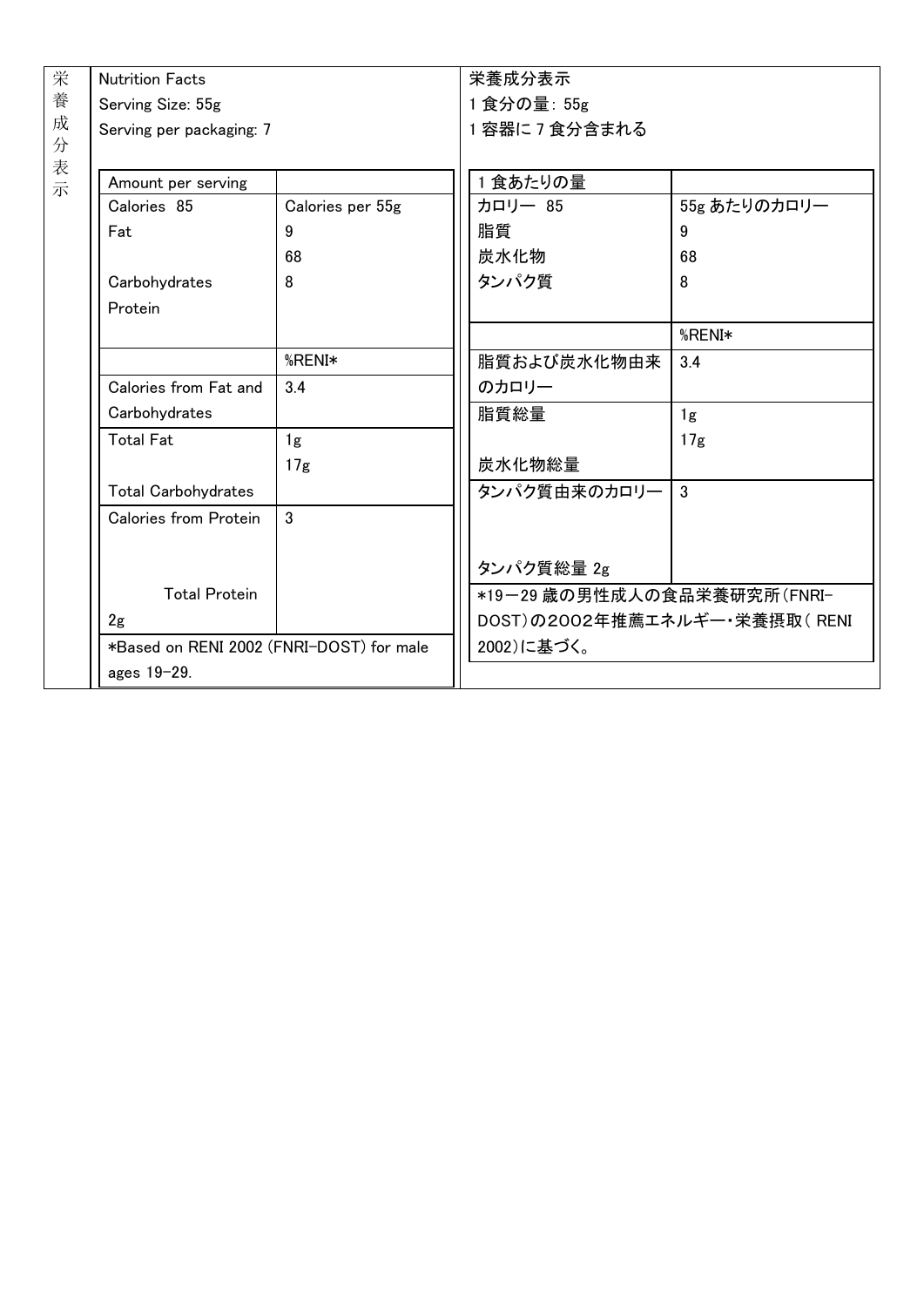### 5.フィリピン 調味料

| <b>REAL values are based on FNRI reference adult</b><br>ENHANCER) AND 0.1% SORBIC ACID<br>ment of 19 - 29 years old<br><b>IPRESERVATIVE</b><br><b><i><u>America</u></i></b> Constitution<br>和訳<br>原文<br>原材料 水、サトウキビ糖、牡蠣エキス(大豆、カラメル色素、<br>原<br>Ingredients: Water, Cane Sugar, Oyster Extract<br>材<br>食塩、水、本物の牡蠣)、グルタミン酸一ナトリウム(フレーバ<br>(Soybeans, Caramel Color, Salt, Water, and Real<br>料<br>ーエンハンサー)、ヨウ素化塩、変性でんぷん、カラメル色素、<br>Oysters), Monosodium Glutamate (Flavor<br>イノシン酸二ナトリウム、グアニル酸二ナトリウム(フレーバーエ<br>Enhancer), Iodized Salt, Modified Starch, Caramel<br>ンハンサー)、ソルビン酸 0.1%(防腐剤<br>Color, Disodium Inosinate and Disodium<br>Guanylate (Flavor Enhancer) and 0.1% Sorbic<br>Acid (Preservative)<br>栄<br><b>Nutrition Facts</b><br>栄養成分表示<br>養<br>1 食分: 大さじ 2 (30g)<br>Serving Size: 2 tbsp (30g)<br>成<br>分<br>表示<br>1 容器あたり:5 食分<br>% RENI*<br>% RENI*<br>No. of Servings per<br>1 食あたりの量:<br>container/pack: 5<br>Amount per Serving:<br>カロリー (kcal) 30<br>Calories (kcal) 30<br>脂質由来のカロリー 0<br>Calories from Fat 0<br>脂肪総量(g) 0<br>飽和脂肪酸(g) 0<br>Total Fat $(g)$ 0<br>トランス脂肪 (g) 0<br>Saturated Fat (g) 0<br>Trans Fat (g) 0<br>コレステロール (mg) 0<br>Cholesterol (mg) 0<br>食塩相当量 (mg) 1040<br>Sodium (mg) 1040<br>炭水化物総量(g) 5<br>食物繊維(g) 0<br><b>Total Carbohydrates</b><br>$(g)$ 5<br>糖類(g) 5<br>Dietary Fiber (g) 0<br>タンパク質総量(g) 1<br>$**$<br>* 推薦エネルギー・栄養摂取比率(RENI)は食品栄養研 | <b><u>Iutrition Facts</u></b><br>wing Size: 2 thsp (30 g)<br>a of Servings per container/pack: 5<br>d Fat (g)<br>vdrates (g) | <b>Amount per Serving:</b><br><b>Ical) 30 Calories from Fat 0</b><br>0<br>$\bf{o}$<br>$\bf{o}$<br>O<br>1040<br>5<br>O<br>5 | cubes and coo<br>% RENI*<br>** | OYSTER EXTRACT (SOYBEAN<br>COLOR.<br>SALI.<br>OYSTERSI, MONOSODI<br><b>IFLAVOR ENHANCER), IOD</b><br><b>MODIFIED STARCH, CAR</b><br>DISODIUM<br>DISODIUM | INGREDIENTS: WATER, CANE SUGAR,<br>VS, CARAMEL<br>REAL<br><b>GLUTAMATE</b><br><b>SALT</b><br>OR.<br>AND<br><b>IFLAVOR</b><br><b>GUANYLATE</b> |  |
|------------------------------------------------------------------------------------------------------------------------------------------------------------------------------------------------------------------------------------------------------------------------------------------------------------------------------------------------------------------------------------------------------------------------------------------------------------------------------------------------------------------------------------------------------------------------------------------------------------------------------------------------------------------------------------------------------------------------------------------------------------------------------------------------------------------------------------------------------------------------------------------------------------------------------------------------------------------------------------------------------------------------------------------------------------------------------------------------------------------------------------------------------------------------------------------------------------------------------------------------------------------------------------------------------------------------------------------------------------------------------------|------------------------------------------------------------------------------------------------------------------------------|----------------------------------------------------------------------------------------------------------------------------|--------------------------------|----------------------------------------------------------------------------------------------------------------------------------------------------------|-----------------------------------------------------------------------------------------------------------------------------------------------|--|
|                                                                                                                                                                                                                                                                                                                                                                                                                                                                                                                                                                                                                                                                                                                                                                                                                                                                                                                                                                                                                                                                                                                                                                                                                                                                                                                                                                                    |                                                                                                                              |                                                                                                                            |                                |                                                                                                                                                          |                                                                                                                                               |  |
|                                                                                                                                                                                                                                                                                                                                                                                                                                                                                                                                                                                                                                                                                                                                                                                                                                                                                                                                                                                                                                                                                                                                                                                                                                                                                                                                                                                    |                                                                                                                              |                                                                                                                            |                                |                                                                                                                                                          |                                                                                                                                               |  |
|                                                                                                                                                                                                                                                                                                                                                                                                                                                                                                                                                                                                                                                                                                                                                                                                                                                                                                                                                                                                                                                                                                                                                                                                                                                                                                                                                                                    |                                                                                                                              |                                                                                                                            |                                |                                                                                                                                                          |                                                                                                                                               |  |
|                                                                                                                                                                                                                                                                                                                                                                                                                                                                                                                                                                                                                                                                                                                                                                                                                                                                                                                                                                                                                                                                                                                                                                                                                                                                                                                                                                                    |                                                                                                                              |                                                                                                                            |                                |                                                                                                                                                          |                                                                                                                                               |  |
|                                                                                                                                                                                                                                                                                                                                                                                                                                                                                                                                                                                                                                                                                                                                                                                                                                                                                                                                                                                                                                                                                                                                                                                                                                                                                                                                                                                    |                                                                                                                              |                                                                                                                            |                                |                                                                                                                                                          |                                                                                                                                               |  |
|                                                                                                                                                                                                                                                                                                                                                                                                                                                                                                                                                                                                                                                                                                                                                                                                                                                                                                                                                                                                                                                                                                                                                                                                                                                                                                                                                                                    |                                                                                                                              |                                                                                                                            |                                |                                                                                                                                                          |                                                                                                                                               |  |
|                                                                                                                                                                                                                                                                                                                                                                                                                                                                                                                                                                                                                                                                                                                                                                                                                                                                                                                                                                                                                                                                                                                                                                                                                                                                                                                                                                                    |                                                                                                                              |                                                                                                                            |                                |                                                                                                                                                          |                                                                                                                                               |  |
|                                                                                                                                                                                                                                                                                                                                                                                                                                                                                                                                                                                                                                                                                                                                                                                                                                                                                                                                                                                                                                                                                                                                                                                                                                                                                                                                                                                    |                                                                                                                              |                                                                                                                            |                                |                                                                                                                                                          |                                                                                                                                               |  |
|                                                                                                                                                                                                                                                                                                                                                                                                                                                                                                                                                                                                                                                                                                                                                                                                                                                                                                                                                                                                                                                                                                                                                                                                                                                                                                                                                                                    |                                                                                                                              |                                                                                                                            |                                |                                                                                                                                                          |                                                                                                                                               |  |
|                                                                                                                                                                                                                                                                                                                                                                                                                                                                                                                                                                                                                                                                                                                                                                                                                                                                                                                                                                                                                                                                                                                                                                                                                                                                                                                                                                                    |                                                                                                                              |                                                                                                                            |                                |                                                                                                                                                          |                                                                                                                                               |  |
|                                                                                                                                                                                                                                                                                                                                                                                                                                                                                                                                                                                                                                                                                                                                                                                                                                                                                                                                                                                                                                                                                                                                                                                                                                                                                                                                                                                    |                                                                                                                              |                                                                                                                            |                                |                                                                                                                                                          |                                                                                                                                               |  |
|                                                                                                                                                                                                                                                                                                                                                                                                                                                                                                                                                                                                                                                                                                                                                                                                                                                                                                                                                                                                                                                                                                                                                                                                                                                                                                                                                                                    |                                                                                                                              |                                                                                                                            |                                |                                                                                                                                                          |                                                                                                                                               |  |
|                                                                                                                                                                                                                                                                                                                                                                                                                                                                                                                                                                                                                                                                                                                                                                                                                                                                                                                                                                                                                                                                                                                                                                                                                                                                                                                                                                                    |                                                                                                                              |                                                                                                                            |                                |                                                                                                                                                          |                                                                                                                                               |  |
|                                                                                                                                                                                                                                                                                                                                                                                                                                                                                                                                                                                                                                                                                                                                                                                                                                                                                                                                                                                                                                                                                                                                                                                                                                                                                                                                                                                    |                                                                                                                              |                                                                                                                            |                                |                                                                                                                                                          |                                                                                                                                               |  |
|                                                                                                                                                                                                                                                                                                                                                                                                                                                                                                                                                                                                                                                                                                                                                                                                                                                                                                                                                                                                                                                                                                                                                                                                                                                                                                                                                                                    |                                                                                                                              |                                                                                                                            |                                |                                                                                                                                                          |                                                                                                                                               |  |
|                                                                                                                                                                                                                                                                                                                                                                                                                                                                                                                                                                                                                                                                                                                                                                                                                                                                                                                                                                                                                                                                                                                                                                                                                                                                                                                                                                                    |                                                                                                                              |                                                                                                                            |                                |                                                                                                                                                          |                                                                                                                                               |  |
|                                                                                                                                                                                                                                                                                                                                                                                                                                                                                                                                                                                                                                                                                                                                                                                                                                                                                                                                                                                                                                                                                                                                                                                                                                                                                                                                                                                    |                                                                                                                              |                                                                                                                            |                                |                                                                                                                                                          |                                                                                                                                               |  |
|                                                                                                                                                                                                                                                                                                                                                                                                                                                                                                                                                                                                                                                                                                                                                                                                                                                                                                                                                                                                                                                                                                                                                                                                                                                                                                                                                                                    |                                                                                                                              |                                                                                                                            |                                |                                                                                                                                                          |                                                                                                                                               |  |